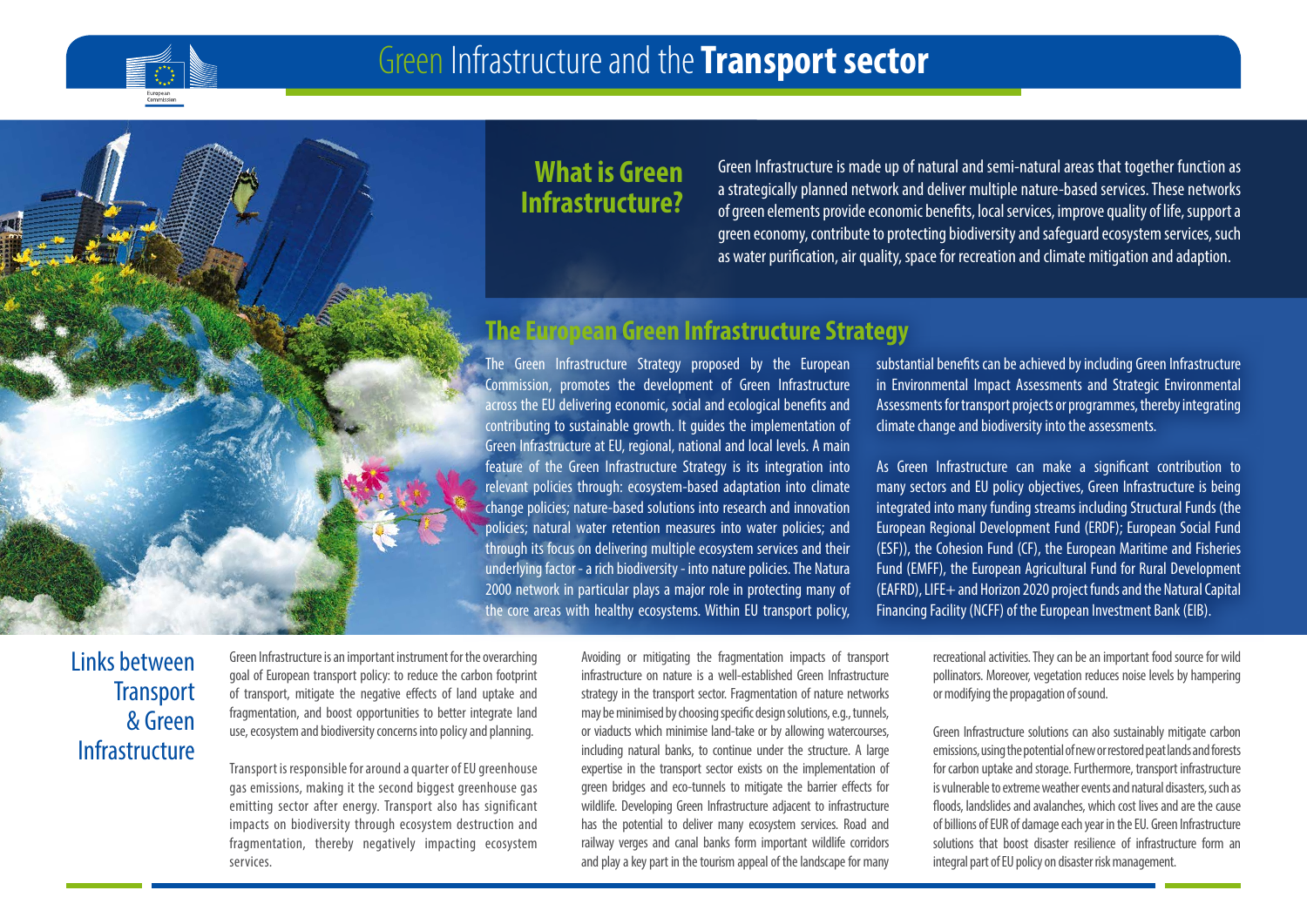

# Costs & benefits of Green Infrastructure in relation to Transport

The benefits of green transport corridors go beyond just biodiversity; they create benefits for regional economies, employment, tourism and recreation, public health, water management and sustainability of energy and transport systems (climate change mitigation and adaptation). Green Infrastructure can often provide more benefits at lesser cost than single-purpose grey infrastructure.

In the transport sector, integration of transport and Green Infrastructure may enhance scenic value and connectivity resulting in increased benefits from leisure and tourism. Combining Green Infrastructure with permeable pavements may further reduce storm management costs and environmental pollution. Environmental benefits are derived from: the long-term conservation of nature and biodiversity; reducing the carbon footprint of the transport sector; maintaining ecological coherence in the landscape; and from avoiding traffic accidents caused by wildlife. Green



walls or green embankments along infrastructure function as noise barriers, reduce air pollution through particulate filtering, mitigate water run-off as well as reduce storm-water flows as part of a sustainable drainage systems. Elements of Green Infrastructure that can be integrated into road construction include vegetated drainage in combination with porous materials, permeable pavers, into streets or parking lots. These measures increase on-site neighbourhood storm water capacity.



# Good practices in Transport & Green Infrastructure

#### **Permeable pavement linked to Green Infrastructure is cheaper than traditional pavement (USA)**

Storm water run-off from roads and highways pollutes and erodes water bodies, imposing health, financial, and environmental costs on local communities. These costs can be avoided or significantly reduced by ensuring that roadways retain storm water onsite. Permeable pavement combined with other Green Infrastructure is an effective measure to avoid storm water run-off. It can be up to 25% cheaper than traditional pavement when all construction and drainage costs are included. The California Storm water Management Association estimates a one-hectare permeable pavement surface to incur EUR 23,500 in total construction costs, and EUR 9,400 in annual maintenance costs. Permeable paving surfaces are expected to last for up to 25 years if properly maintained.

#### **Mitigation: Alpine Carpathian Corridor (Austria, Slovakia)**

The project aimed to construct and preserve a coherent 120 km ecological corridor from the Alps to the Carpathians in response to the increasing fragmentation caused by agriculture intensification, the rapid expansion of built-up areas and expanding transport infrastructure. The main objectives are to safeguard these habitats and enable the migration and genetic exchange between wild animal populations. From 2009-2012, several measures were implemented within the framework of this cross-border and cross-sectorial project, such as improving the traffic network by building 'green bridges' over highways at key points / bottlenecks as well as the creation of suitable habitat patches or stepping stones within the corridor. Public awareness campaigns and environmental education for schools within the region are also part of the project. The project costs amount to EUR 4.8 million, whilst the project delivers several additional benefits, such as recreation and ecotourism.

#### **Storm water management through green road verges (USA)**

The Edmonston, Maryland Green Street project (USA, 2010) transformed the main residential street into a national model for roadway storm water management. Prior to the project, the town experienced years of devastating flooding due to poor storm water management practices, and polluted run-off from the road fouled the neighbouring